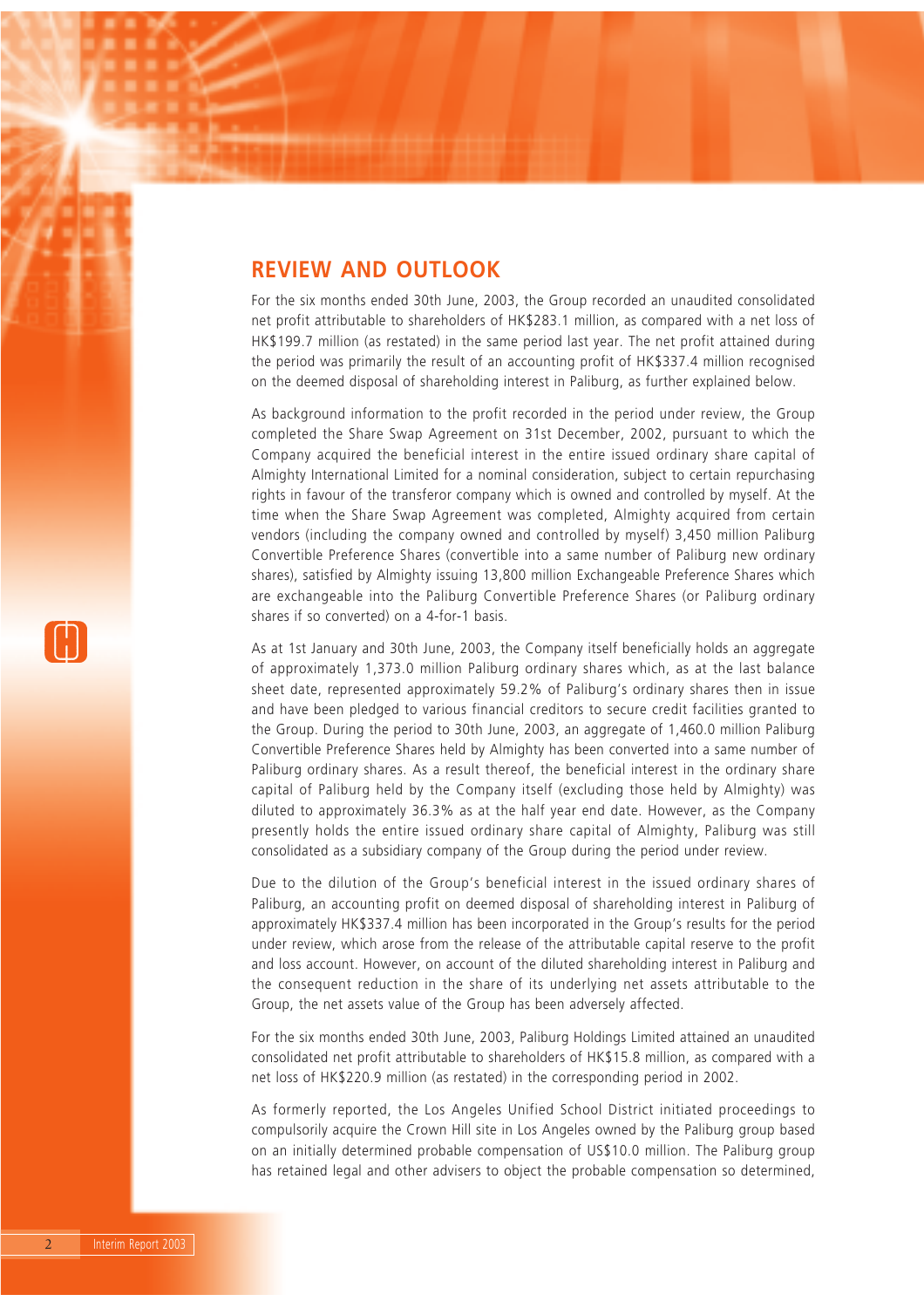and in June this year, a settlement was reached with the Unified School District for the determination of the final compensation at approximately US\$13.9 million. The compensation money is expected to be paid to the Paliburg group shortly, most of which will be used for repayment of the Paliburg group's borrowings. A write back of the provision previously made has been reflected in the results for the period.

The Paliburg group had previously sold to an independent third party purchaser, pursuant to an agreement entered into in December 2000, a 50% equity interest in a then wholly owned subsidiary company which owned a 65% interest in a company that, in turn, owned a 70% interest in a Sino-foreign joint venture that held the development site at Gong Ren Ti Yu Chang Street East in Chao Yang District, Beijing in the PRC. The purchaser has defaulted to comply with certain of its obligations under that agreement and the Paliburg group has thereby enforced its rights of remedy to recover the 50% equity interest sold. In late July this year, the Paliburg group entered into a new agreement with that purchaser for the effective sale by the Paliburg group to that purchaser of the Paliburg group's entire equity interest in the relevant wholly owned subsidiary company for a gross consideration of about HK\$181.9 million. Under the new agreement, the net consideration payable is required to be paid by the purchaser in installments before the end of 2003.

In July 2003, the Paliburg group disposed of the majority equity interest in its whollyowned subsidiary company that indirectly held the development site in Shenyang in the PRC to an independent third party at a satisfactory price and the remaining interest is subject to certain put and call options between the Paliburg group and the purchaser. A write back of the provision previously made against this investment has also been reflected in the results for the period.

Meanwhile, the construction works for the residential development at Lot No. 1736 in D.D. 122 in Tong Yan San Tsuen in the New Territories, named as "Rainbow Lodge", are near completion. The project is 100% owned by the Paliburg group and consists of 16 duplex residential units with gross area of about 30,000 square feet and ancillary car parking facilities. Sale of the units is scheduled to be launched before the end of this year.

For the six months ended 30th June, 2003, Regal Hotels International Holdings Limited reported an unaudited consolidated net loss attributable to shareholders of HK\$69.1 million, as compared with the net loss of HK\$32.4 million (as restated) recorded for the same period in 2002.

The period under review witnessed the dramatic devastating effect caused by the outbreak of the Severe Acute Respiratory Syndrome, which seriously affected most facets of the economy in all infected regions. In particular, the tourism business in Hong Kong and Mainland China was drastically hit during the outbreak period. In Hong Kong, the encouraging growth gained in the number of visitor arrivals in the first two months was wholly wiped out by the swift downturn in the subsequent months and resulted in a negative growth of some 20% for the first half of 2003, compared on a year on year basis. Likewise, the average hotel room occupancy rate for all hotels in Hong Kong during this half year period sharply declined to a level of about 55%, with an all time low average of 17% having been recorded in the month of May. As compared with the same period in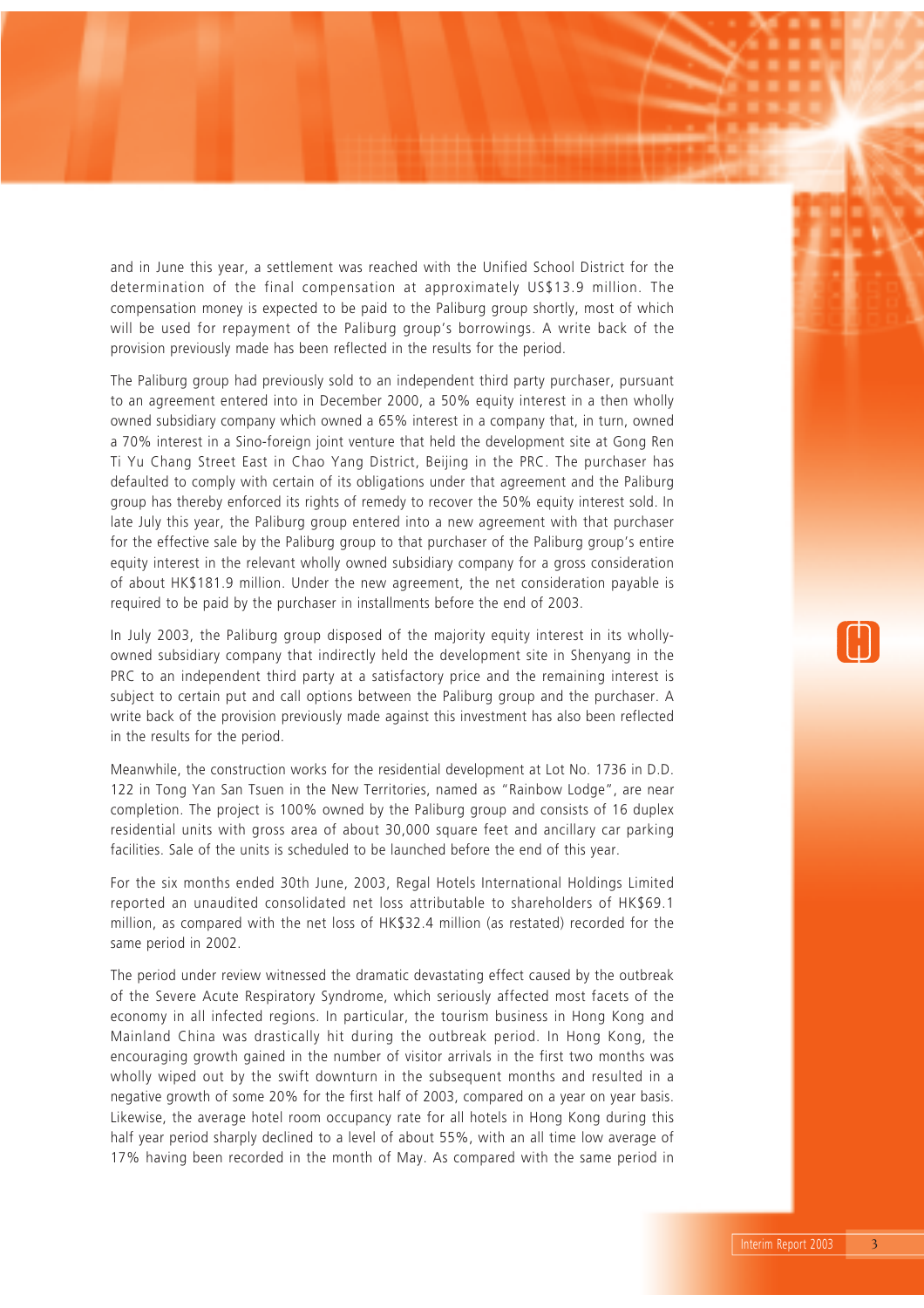2002, this represented a drop of some 33%, though the reduction in the average achieved hotel room rate of about 6% was relatively milder.

As reported before, business at the five Regal Hotels in Hong Kong also had a very good start in 2003 during the first two months of January and February, with gross operating profits significantly surpassing those recorded for the comparative period in 2002. However, due to the outbreak of the SARS, business in the ensuing months to June plummeted. Overall, for the first six months of 2003, the combined average occupancy for the Regal's five Hotels in Hong Kong was down by about 34%, but the combined average room rate was managed to be maintained at a level marginally above that of the same period last year. These had translated into a drastic reduction of about 54% in the total gross operating profits for these five hotels and, consequently, the results of Regal for the period under review were adversely affected.

The luxury residential development project located at Rural Building Lot No. 1138, Wong Ma Kok Road, Stanley, which is now 70% directly owned by Regal, has been formally named as the "Regalia Bay". The occupation permit for Phase I of the development, comprising 84 houses and the clubhouse facilities, was issued in March 2003. The construction works for Phase II, comprising the remaining 55 residential houses are advancing to the final stage and expected to be completed towards the end of this year. The presale programme for the Phase I houses is planned to be launched very shortly.

As was disclosed in the Annual Report for 2002, a Canadian subsidiary company of Regal had entered into a share purchase agreement with a third party purchaser in September 2002 for the sale of its 100% interest in the entity which directly owns the Regal Constellation Hotel in Toronto. At the request of the purchaser, the final closing date of the agreement was last extended to June 2003, but the purchaser had failed to proceed with the closing and Regal has consequently forfeited all the deposits paid by the purchaser under the agreement. Since the default by the purchaser, Regal has divested of its 100% shareholding interest in the Canadian subsidiary company to another third party purchaser for a nominal consideration, with sharing arrangements on any recovery from the defaulted purchaser. In this respect, relevant legal actions have been instituted against the defaulted purchaser and its personal guarantors. As the principal repayment obligations of the bank loan originally secured on the Regal Constellation Hotel was without recourse to the Group, such bank loan in the principal sum of approximately HK\$195.9 million has been taken off the consolidated balance sheet of the Group as at 30th June, 2003. A loss on disposal of the Group's investments in relation to the Regal Constellation Hotel has been fully accounted for in the results for the half year ended 30th June, 2003.

During the year to the date of this report, Regal has focused much of its efforts on achieving a consensual restructuring of its bank loans and the planned disposal of its noncore assets as part of the implementation process for such financial restructuring.

Following a series of continuing discussions with Regal's bank lenders, a financial restructuring proposal was finally formulated and presented to the Regal's bank lenders for their consideration in August this year. The proposal primarily aims to replace the present standstill arrangement with a consensual restructuring of Regal's outstanding bank loans,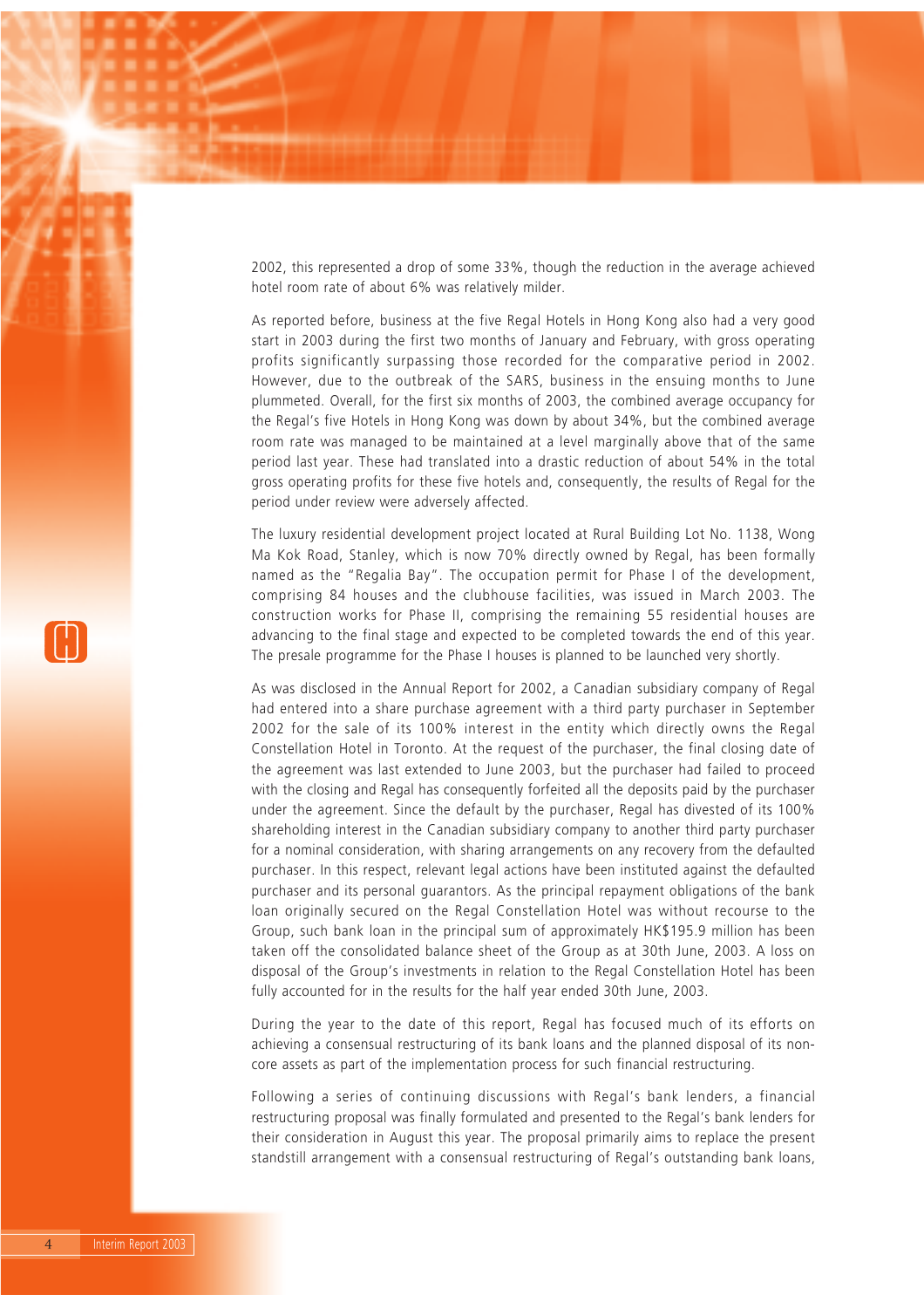with the final repayment dates being extended and the interim debt reduction milestones set with due reference to the assets realisation plan and available cash flows of the Regal group. As of 3rd September, 2003, over 90% by value of Regal's bank lenders have in principle agreed to the proposal and Regal expects that unanimous approval will be obtained shortly.

As contemplated under the financial restructuring proposal, Regal mandated earlier in the year professional agency firms to market the sale of the Regal Oriental Hotel and the Regal Riverside Hotel, which are Regal's two hotels in Hong Kong of less strategic importance. However, due to the outbreak of the SARS, the response was rather mediocre. With the gradual recovery of the tourism business in Hong Kong beginning in July, Regal undertook discussions with a number of interested investors and has since successfully concluded an agreement with an independent third party purchaser for the sale of the interests in the Regal Oriental Hotel on 29th August, 2003. Under that agreement, the Regal group will sell its 100% shareholding interests in and intra-group loans to Chasehill Limited, a whollyowned subsidiary company of Regal which indirectly, through its subsidiary company, owns the Regal Oriental Hotel for a consideration of HK\$350.0 million, subject to adjustments (including holdback and retention amounts for outstanding commitments and rectification works and warranties provided in respect of the hotel and its operations). A non-refundable deposit of HK\$30.0 million has been paid by the purchaser and completion of the transaction is scheduled to be on or before 31st March, 2004.

As was also disclosed in the Annual Report for 2002, the Regal group has instituted legal proceedings against the purchaser under a securities purchase agreement entered into in 1999 relating to the disposal of its hotel interests in the USA to recover the deferred consideration (together with accrued interest) which should be payable by the purchaser to the Regal group. In June 2003, a decision was issued by the District Court Judge in New York that granted the Regal group's motion for summary judgment with respect to a principal sum of approximately US\$39.3 million. A further hearing has been held on 4th September, 2003 to determine the amount of interest that may also be due. Most lately, the Regal group has agreed with the purchaser on the terms of a full and final settlement of the legal proceedings involving the payment to the Regal group by the purchaser of a gross settlement amount of US\$48.8 million and the total resolution and release of all claims by and between the Regal group and the purchaser under or in connection with the securities purchase agreement. The formal settlement agreement is being executed by all relevant parties and completion is expected very shortly.

Since the announcement of the Closer Economic Partnership Arrangement and the staged relaxation of individual traveling by PRC nationals to Hong Kong, there has been a clear recovery in the local tourist and hotel markets. Hotel room occupancies at the five Regal Hotels in Hong Kong during the months of July and August have rebounded to normal levels and, with the leaner and more compact operating structure now in place, the combined operating results of these five hotels in these two months have managed to surpass those of the comparative period last year. Meanwhile, the sentiments over the property market in Hong Kong are also improving gradually and it is anticipated that substantial cash proceeds will be generated from the units sale of the luxury residential development at Regalia Bay in Stanley.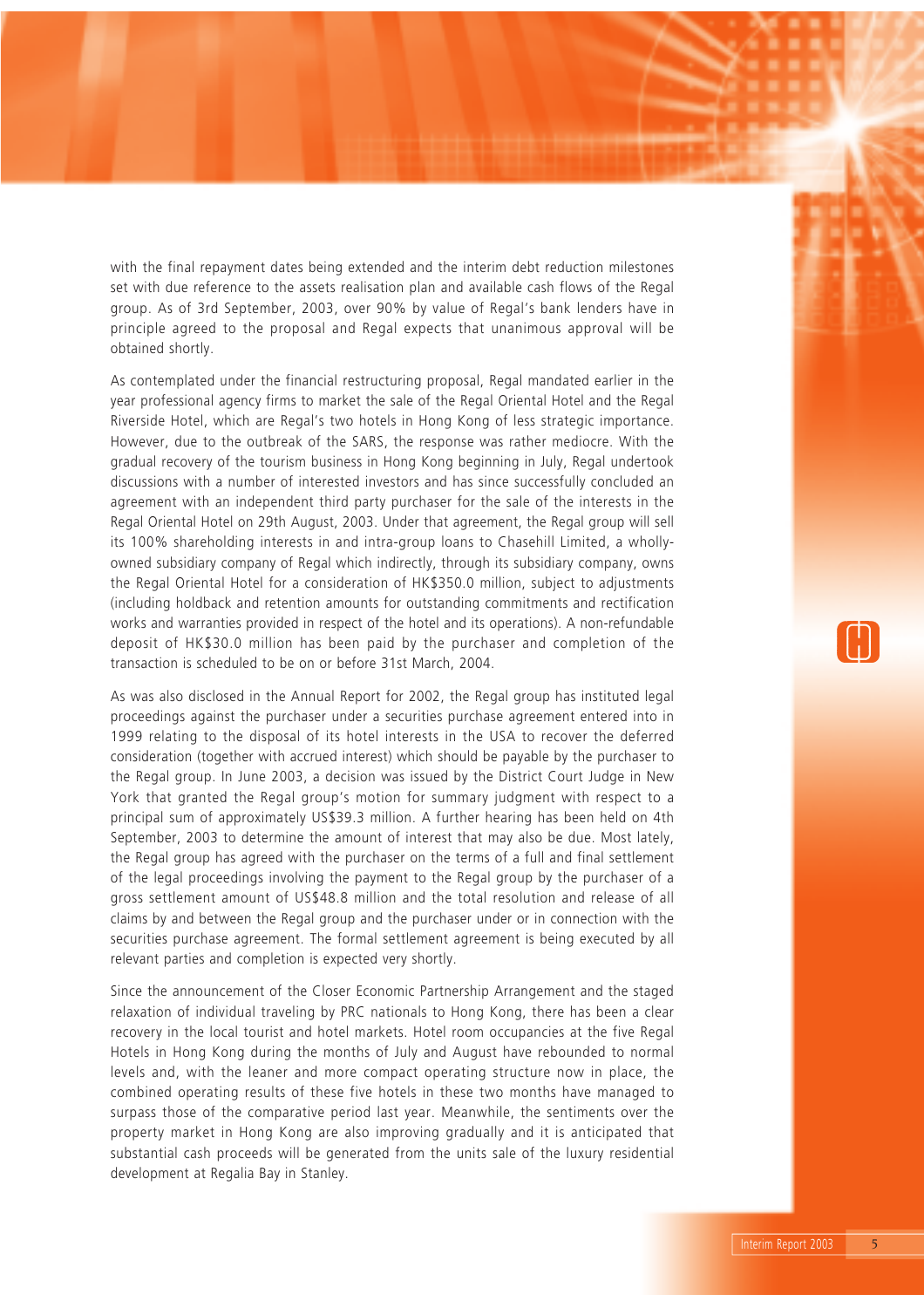The endorsement of the financial restructuring proposal is an indication of confidence by Regal's bank lenders and represents a major positive step in Regal group's financial restructuring process. On due implementation of the proposal, it will provide the Regal group with overall financial stability and a solid platform for its business recovery going forward. Moreover, the various measures on traveling relaxation recently introduced by the PRC government, the scheduled opening of the Disney World as well as the overall revival of the local economy will be expected to give a substantial boost to the hotel industry in Hong Kong. These positive developments will be conducive to Regal's achievement of improved operating performance in the coming years.

The Paliburg group has come a long way to achieve the corporate and financial restructurings since the encountering of the financial crisis in 1998 and in re-establishing its financial strength. The Paliburg group is now gradually restoring its profitability and is committed to a prudent and yet proactive plan for its overall growth in the years ahead.

Although, as previously reported, a majority of the financial creditors has earlier in the year indicated their in principle support to the financial restructuring proposal presented by the Company, the ultimate implementation of the proposal will require the formal approval of all relevant financial creditors before the end of this year, being the latest date for the Company to fulfill the required conditions and to exercise its call option rights under the Share Swap Agreement. If the financial restructuring proposal cannot be implemented before such date, then under the terms of the Share Swap Agreement, the Company will cease to own the issued ordinary share capital of Almighty and Almighty will, in turn, cease to own the relevant Paliburg ordinary shares and/or the Paliburg Convertible Preference Shares. In such event, Paliburg will be directly controlled by companies owned and controlled by myself instead of through the Company.

Nevertheless, the Company will continue to review proposals for the possible acquisition of suitable investments that can be funded by the issue of new equity or quasi-equity of the Company, with a view to maintaining the Company as a viable going concern and, in the meantime, to seek the support of its financial creditors in converting all the unsecured debts into new equity or quasi-equity of the Company.

By Order of the Board

**LO YUK SUI** Chairman

Hong Kong, 19th September, 2003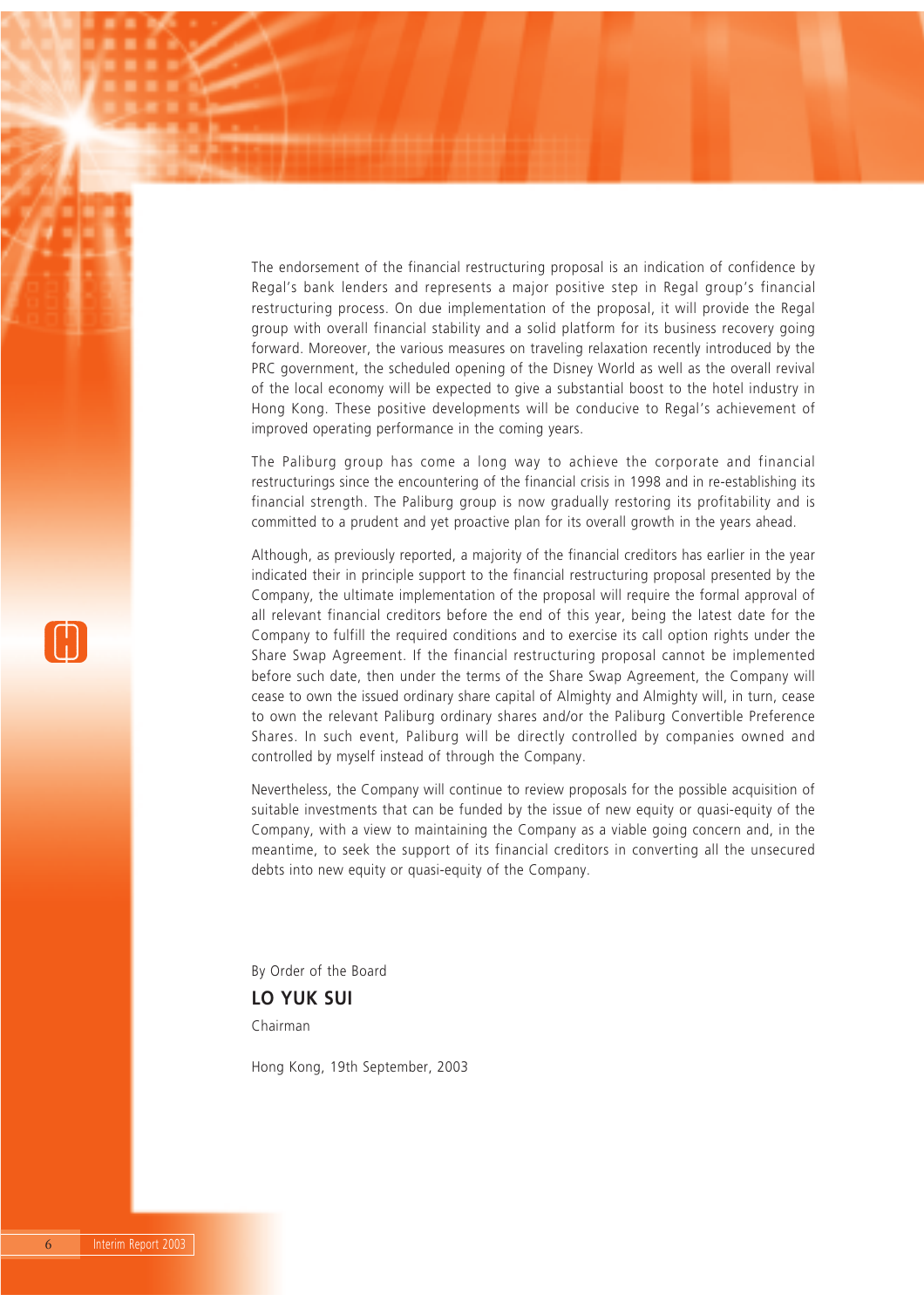# **INTERIM DIVIDEND**

The Directors have resolved not to declare the payment of an interim dividend for the financial year ending 31st December, 2003 (2002 - nil).

## **MANAGEMENT DISCUSSION AND ANALYSIS**

#### *Operating Highlights*

The Group's significant investments constitute primarily its ownership and operating interests in the five Regal Hotels in Hong Kong. The performance of these hotels during the period under review, their future prospects as well as the commentary on the local hotel industry, changes in general market conditions and their potential impact on the operating performance of these hotels are contained in the section above headed "Review and Outlook".

#### *Cash Flow and Capital Structure*

During the period under review, net cash inflow from operating activities amounted to HK\$54.3 million (2002 - HK\$120.4 million). Net interest payment for the period amounted to HK\$53.7 million (2002 - HK\$190.0 million).

As at 30th June, 2003, the Group's gross borrowings net of cash and bank balances amounted to HK\$5,997.5 million, as compared to HK\$6,149.2 million as at 31st December, 2002. The Group's gearing ratio based on total assets of HK\$9,419.7 million (31st December, 2002 - HK\$9,723.2 million) was about 64% (31st December, 2002 - 63%). As at 30th June, 2003, the Company recorded an unaudited consolidated negative net worth of HK\$927.4 million (31st December, 2002 - consolidated negative net worth of HK\$521.5 million, as restated), which was primarily due to the reduction in the attributable share of the underlying net assets of Paliburg Holdings Limited as a result of the diluted shareholding interest owned by the Group in Paliburg. The Group is presently implementing plans for assets realisation with a view to reduce the Group's gearing levels.

Details of the Group's pledge of assets and contingent liabilities are shown in notes 16 and 17, respectively, to the condensed consolidated financial statements. As disclosed in note 16, most of the Group's assets have been pledged to secure general banking facilities granted to the Group and the jointly controlled entity which is 70% owned by the Group and engaged in the luxury residential project at Wong Ma Kok Road in Stanley, Hong Kong. The Group does not consider such security arrangements to be unusual, having regard to the relatively difficult financial circumstances affecting the Group in prior year. Adequate flexibility will, however, be retained in the disposition of assets under the consensual Financial Restructuring Proposal being finalised by Regal Hotels International Holdings Limited, a listed subsidiary company of the Company. The background and further details of such proposal are more fully discussed in the preceding "Review And Outlook" section and in note 2 to the condensed consolidated financial statements. As disclosed in note 17, as at 30th June, 2003, the Group has contingent liabilities under certain corporate guarantees in the amount of HK\$2,359.0 million (31st December, 2002 - HK\$2,310.0 million) provided in respect of the banking facilities granted to the jointly controlled entity. These banking facilities were granted to the jointly controlled entity solely for the purpose to finance its development of the residential project in Stanley.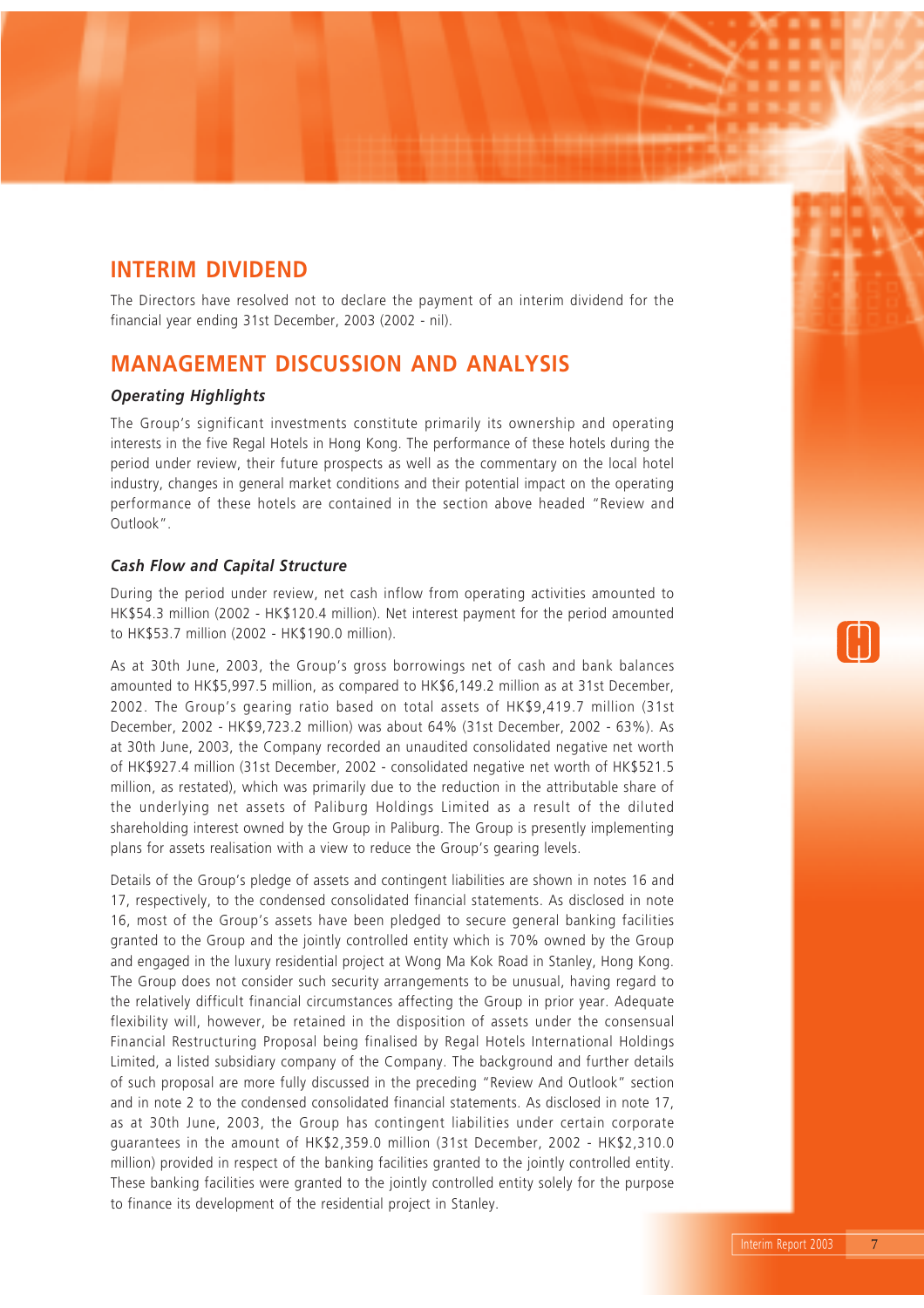Information in relation to the maturity profile of the Group's borrowings as of 30th June, 2003 has not changed materially from that disclosed in the most recently published annual report of the Company for the year ended 31st December, 2002. As disclosed in note 2 to the condensed consolidated financial statements, the Group is finalising with the bank lenders of Regal the Financial Restructuring Proposal which, on due implementation, will have the final repayment dates of the relevant bank loans extended and the interim milestone payments set with due reference to the assets realisation plan and available cash flows of the Group. If the Financial Restructuring Proposal were taken as effected on 30th June, 2003, bank loans in the amount of HK\$2,202.2 million included under current liabilities as at that date would have been reclassified as non-current liabilities.

In June 2003, following the default of the relevant third party purchaser in the closing of a sale and purchase agreement dated 3rd September, 2002 for the disposal of the Group's 100% interest in a subsidiary company owning the Regal Constellation Hotel in Canada, the Group has divested of its 100% shareholding interest in the immediate holding company of such subsidiary company to another third party purchaser for a nominal consideration, with sharing arrangements on any recovery from the defaulted purchaser. Details of the transaction were disclosed in an announcement of the Company dated 7th July, 2003.

Subsequent to the period under review, on 29th August, 2003, the Group entered into a sale and purchase agreement for the disposal of its 100% interest in a subsidiary company which indirectly owns the Regal Oriental Hotel. Details of such disposal were disclosed in an announcement of the Company dated 4th September, 2003. At present, there are no immediate plans for material investments or capital assets other than, as previously reported, the possible disposal of the Group's other non-core hotel property, namely, the Regal Riverside Hotel, with a view to further reduce its overall debt levels.

#### *Funding and Treasury Policy*

The Group adopts a prudent funding and treasury policy with regard to its overall business operations. Property development projects are financed partly by internal resources and partly by bank financing. Project financing is normally arranged in local currency to cover a part of the land cost and a major portion or the entire amount of the construction cost, with interest calculated by reference to the interbank offered rates and the loan maturity tied in to the estimated project completion date. Currency and interest rate exposures are hedged where circumstances are considered appropriate.

As the Group's borrowings are mostly denominated in Hong Kong dollar currency, being the same currency in which the Group's major revenues are derived, and with interest determined with reference to Interbank Offered Rates, the use of hedging instruments for currency or interest rates purposes is not considered to be necessary.